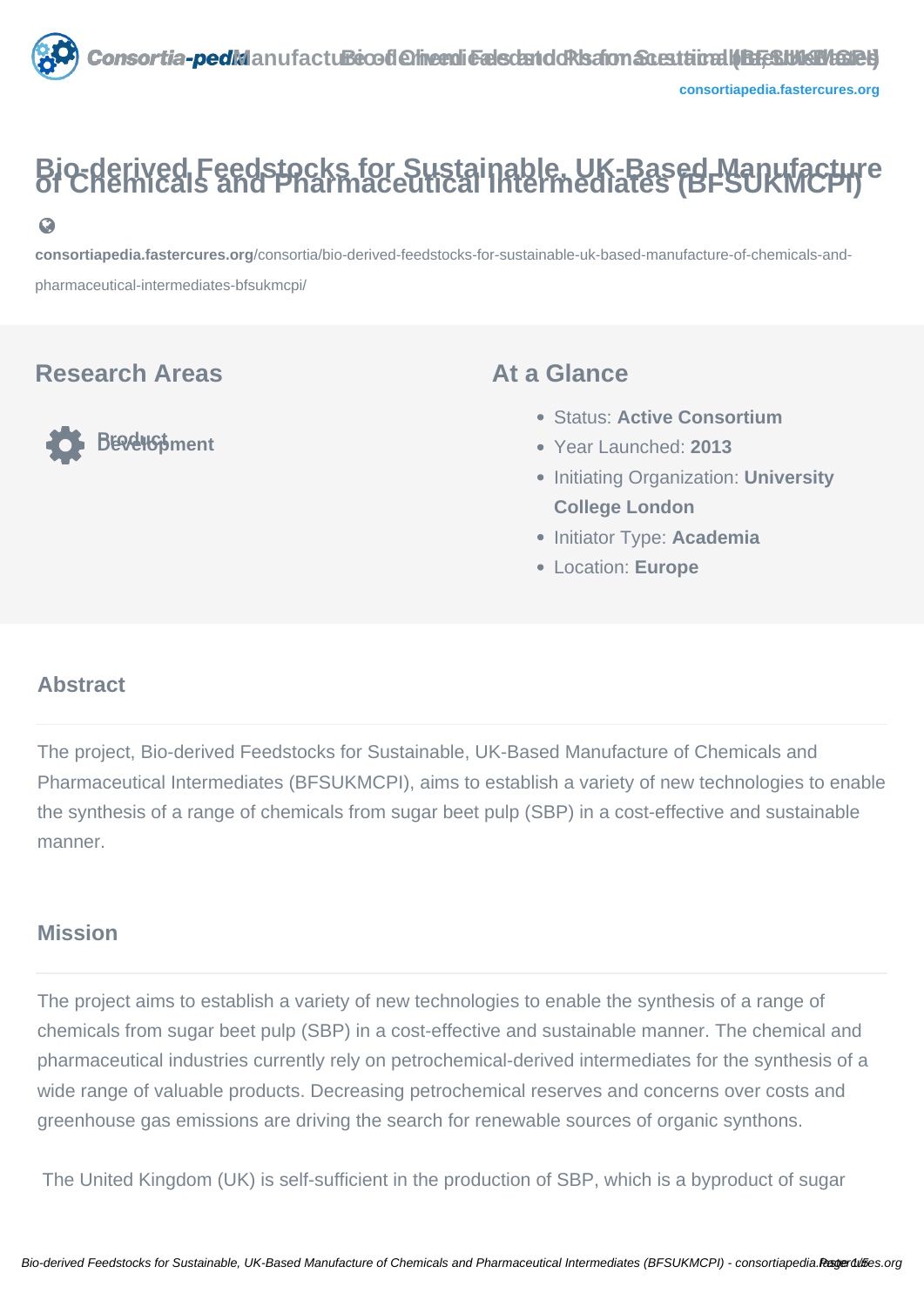

beet production (8 million tons grown per year) and processing. Currently SBP is dried in an energyintensive process and then used for animal feed. The ability to convert SBP into chemicals and pharmaceutical intermediates will therefore have significant economic and environmental benefits.

 SBP is a complex feedstock rich in carbohydrate (nearly 80 percent by weight). The carbohydrate consists of roughly equal proportions of two biological polymers: cellulose and pectin. If the processing of SBP is to be cost-effective, then it will be necessary to find uses for each of these substances. The consortium will develop a biorefinery approach for the selective breakdown of both polymers, purification of the breakdown compounds, and their use to synthesize a range of value-added products such as specialty chemicals, pharmaceuticals, and biodegradable polymers. It is already well known that cellulose can be broken down into hexose sugars and fermented to ethanol for use in biofuels. The focus is on the release of galacturonic acid and arabinose (from pectin) and their conversion, by chemical or enzymatic means, into value-added products. Synthetic biology methods will also be explored to test the feasibility of metabolically engineering microbial cells to simultaneously break down the polymeric feed material and synthesize a desired product, such as aromatic compounds, in a single integrated process.

 In conducting this research, SBP will adopt a holistic, systems-led, approach to biorefinery design and operation. Computer-based modeling tools will be used to assess the efficiency of raw material, water, and energy utilization. Economic and life cycle analysis (LCA) approaches will then be employed to identify the most cost-effective and environmentally benign product and process combinations. The project is supported by a range of industrial partners from raw material producers to intermediate technology providers and end-user chemical and pharmaceutical companies. This is crucial in providing business and socioeconomic insights regarding the adoption of renewable resources into their current product portfolios. The company partners will also provide the material and equipment resources for the large-scale verification of project outcomes and their ultimate transition into commercial manufacture.

#### **Consortium History**

2013: Project start date (February) 2017: Projected project end date (July)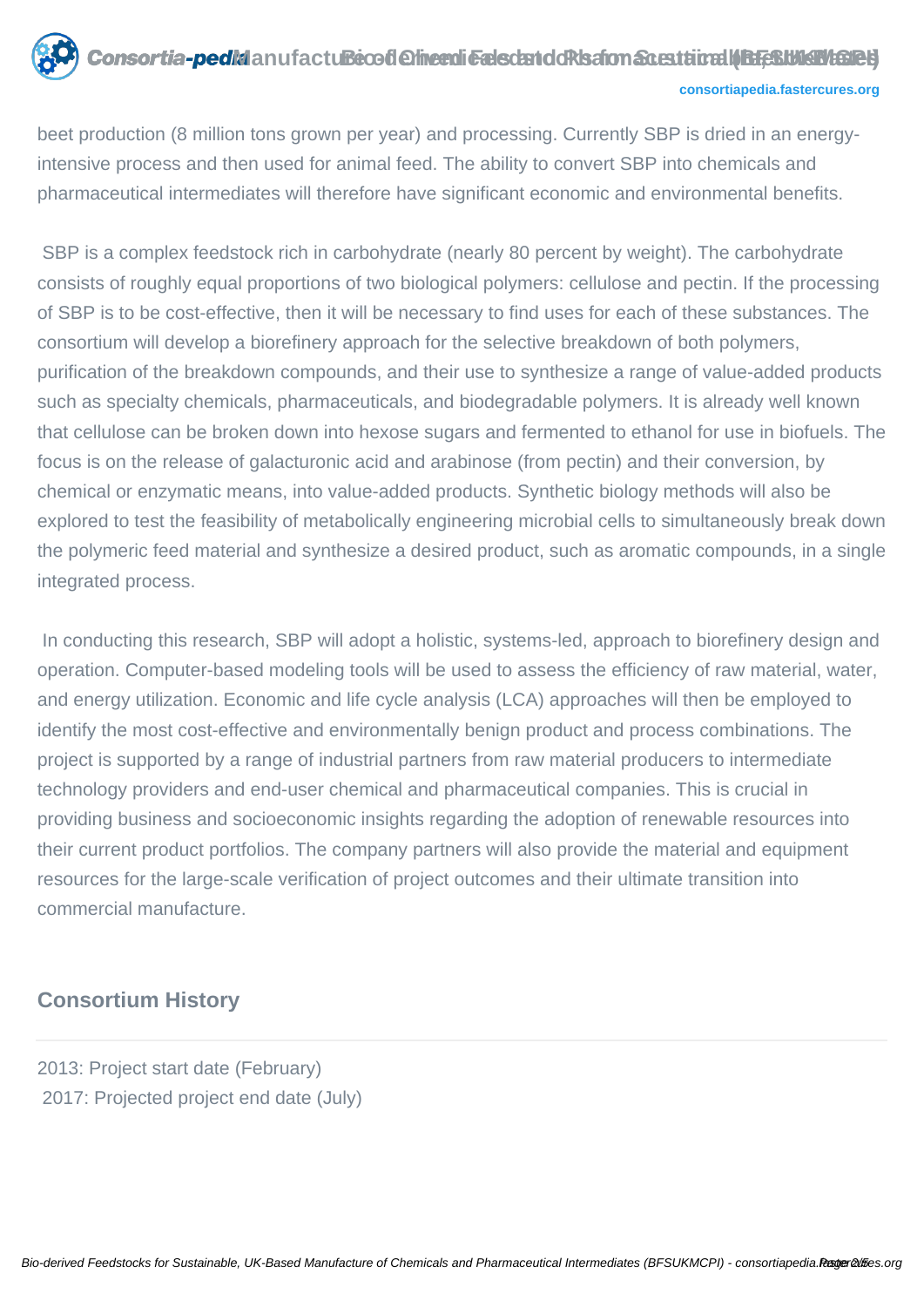

#### **Structure & Governance**

Principal investigator: Professor G. Lye, Department of Biochemical Engineering, University College London

Co-investigators:

- Professor D. Leak, Centre for Sustainable Chemical Technologies/Department of Biology and Biochemistry, University of Bath
- Dr. C. Kontoravdi, Professor N. Shah, Department of Chemical Engineering, Imperial College London
- Professor P. A. Dalby, Professor J. M. Ward, Department of Biochemical Engineering, University College London
- Professor H. C. Hailes, Dr. T. D. Sheppard, Department of Chemistry, University College London

Project partners:

 ALMAC Sciences, AstraZeneca, Biocatalysts, British Sugar, Centre for Process Innovation, Chemistry Innovation, Chemoxy International, GlaxoSmithKline, Ingenza, Process Systems Enterprises, TMO Renewables

#### **Financing**

Project costs of £1.9 million are funded by the UK Engineering and Physical Sciences Research Council (EPSRC).

#### **Intellectual Property**

Steering Group members are offered first refusal to license intellectual property (IP) arising from the project and the opportunity to review all publications in advance of submission. The IP expected to be generated by the consortium will most likely be related to new biocatalysts, synthetic routes, USD devices, and modeling software.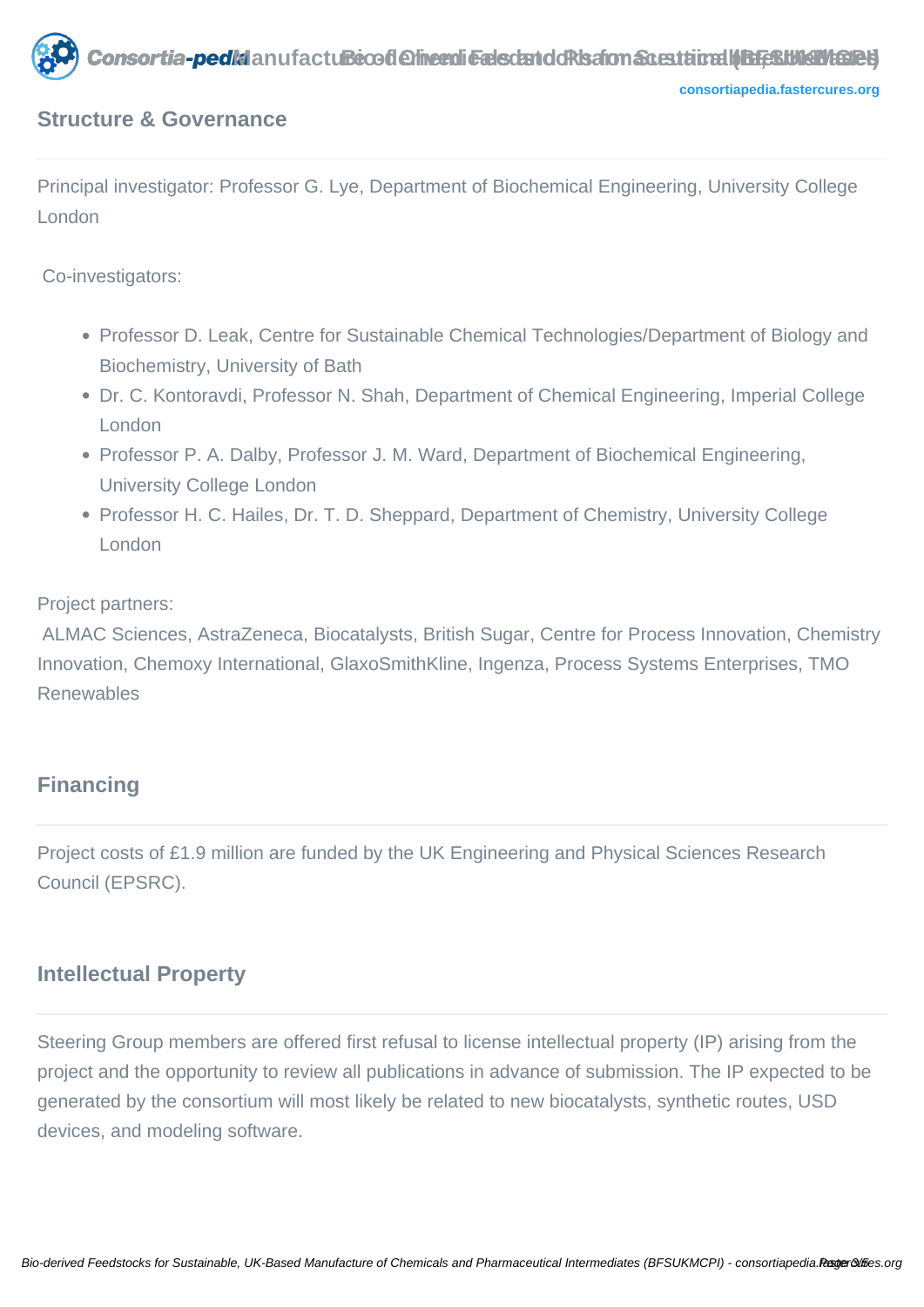

#### **Data Sharing**

The data are accessible programmatically using one of three application programming interfaces: GtR, GtR-2, and CERIF.

# **Impact/Accomplishment**

The principal investigator (PI) and co-investigators in the three collaborating centers have extensive experience in working with industry and translating research findings into industrial practice. The overriding priorities will be to first establish a project consortium agreement and then to quickly secure IP arising from the work for the benefit of consortium members. Each of the participating institutions has established technology transfer offices that will help with patent applications and actively pursue technology licensing agreements. Funds have been requested to support a range of outreach and impact activities related to knowledge exchange and dissemination. One of the initial activities will be to launch an MBI training program module on Industrial Biotechnology & Biorefining. This will provide hands-on training opportunities with the USD devices and software tools established in the project. Later, through involvement of the Chemistry Innovation and Bioscience KTNs, the consortium will organize a series of project dissemination events to benefit the wider academic and industrial communities. These will be used to explore opportunities for further collaboration with other UK groups and commercial exploitation of project IP. Further details can be found in the Pathways to Impact document.

#### **Links/Social Media Feed**

| Other website | http://gtr.rcuk.ac.uk/project/239F234A-6BF7-4E28-8964-E  |
|---------------|----------------------------------------------------------|
|               | <b>B77</b>                                               |
| Other website | http://www.bath.ac.uk/csct/research/projects/20130201-bi |
|               | feedstocks.html                                          |
| Other website | http://gow.epsrc.ac.uk/NGBOViewGrant.aspx?GrantRef=E     |
|               |                                                          |
|               |                                                          |